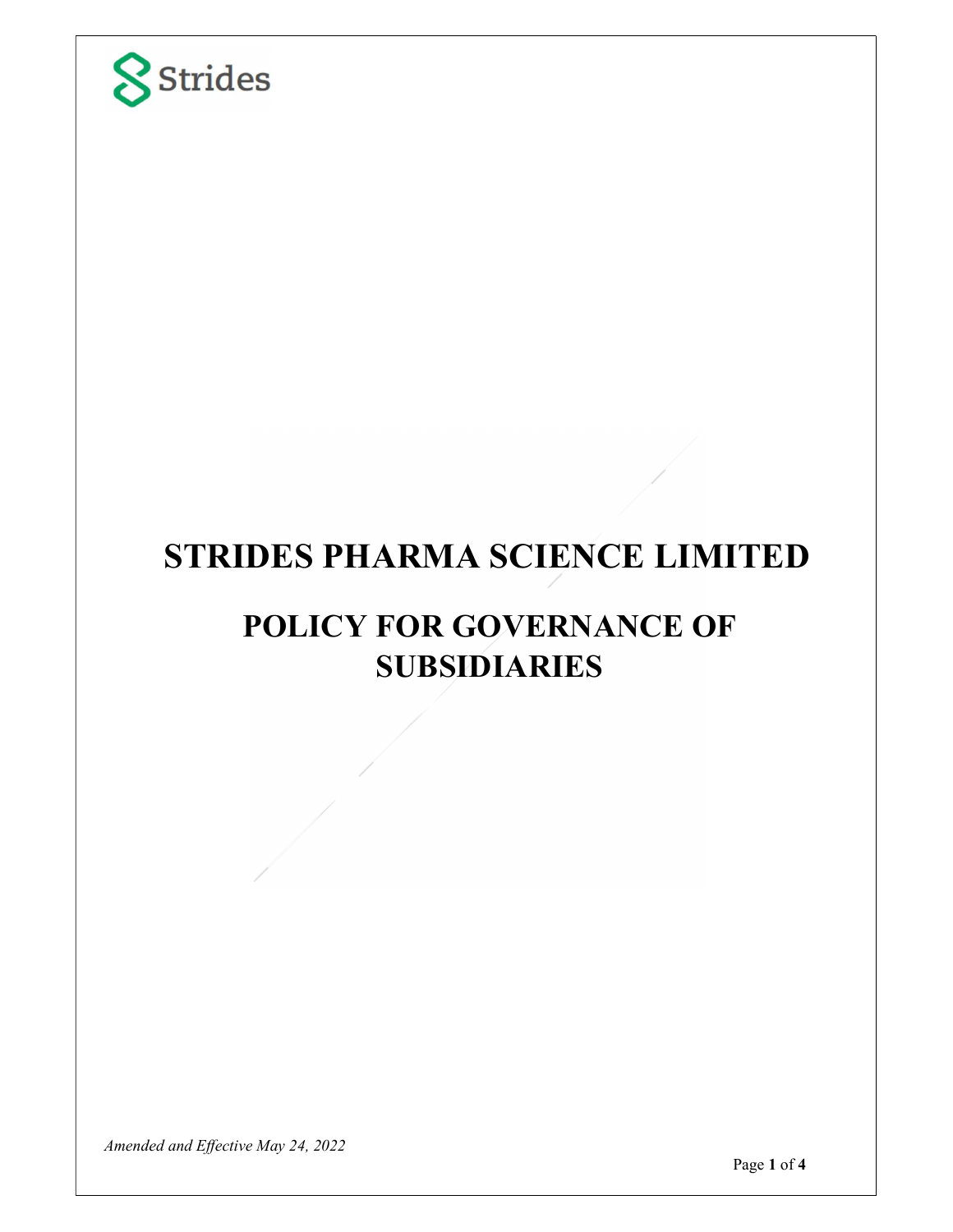

## 1 PREAMBLE

The Board of Directors of Strides Pharma Science Limited has adopted the following policy and procedures with regard to governance of Subsidiaries in line with Regulation 24 of the Listing Regulations. **Strides**<br> **The Board of Directors of Strides Pharma Science Limited has adopted the following<br>
policy and procedures with regard to governance of Subsidiaries in line with<br>
Regulation 24 of the Listing Regulations.<br>
<b>2** D

## 2 DEFINITIONS

- amended from time to time.
- b) "Audit Committee or the Committee" shall mean the Committee of the Board constituted from time to time in accordance with the provisions of Section 177 of the Act read with Regulation 18 of the Listing Regulations. Fracture Subsidiary the regard to generate the companies with the Rules framed thereunder, as<br> **Material Material mean the Companies Act, 2013** and the Rules framed thereunder, as<br> **Material Material mean the Company** shal
- c) "Board" shall mean the Board of Directors of the Company.
- d) "Company" shall mean Strides Pharma Science Limited.
- e) "Independent Director" shall mean a director of the Company who satisfies the criteria for independence under Section 149 (6) of Act read with Regulation  $16(1)(b)$ of the Listing Regulations.
- net worth exceeds ten percent of the consolidated income or net worth respectively, of the Company and its subsidiaries in the immediately preceding accounting year.

For the purpose of appointment of Independent Director, the threshold limit shall be twenty percent of the consolidated income or net worth respectively, of the Company and its subsidiaries in the immediately preceding accounting year.

- g) "Subsidiary" shall mean a subsidiary as defined under Section 2(87) of the Act and the Rules framed thereunder.
- **c)** "Board" shall mean the Board of Directors of the Company.<br> **c)** "Company" shall mean Strides Pharma Science Limited.<br> **e)** "Independent Director" shall mean a director of the Company who satisfies the criteria for in (Listing Obligations and Disclosure Requirements) Regulations, 2015 and as amended from time to time.

Any words used in this Policy but not defined herein shall have the same meaning ascribed to it in the Act or Rules made thereunder, Listing Regulations or any other relevant legislations or law applicable to the Company.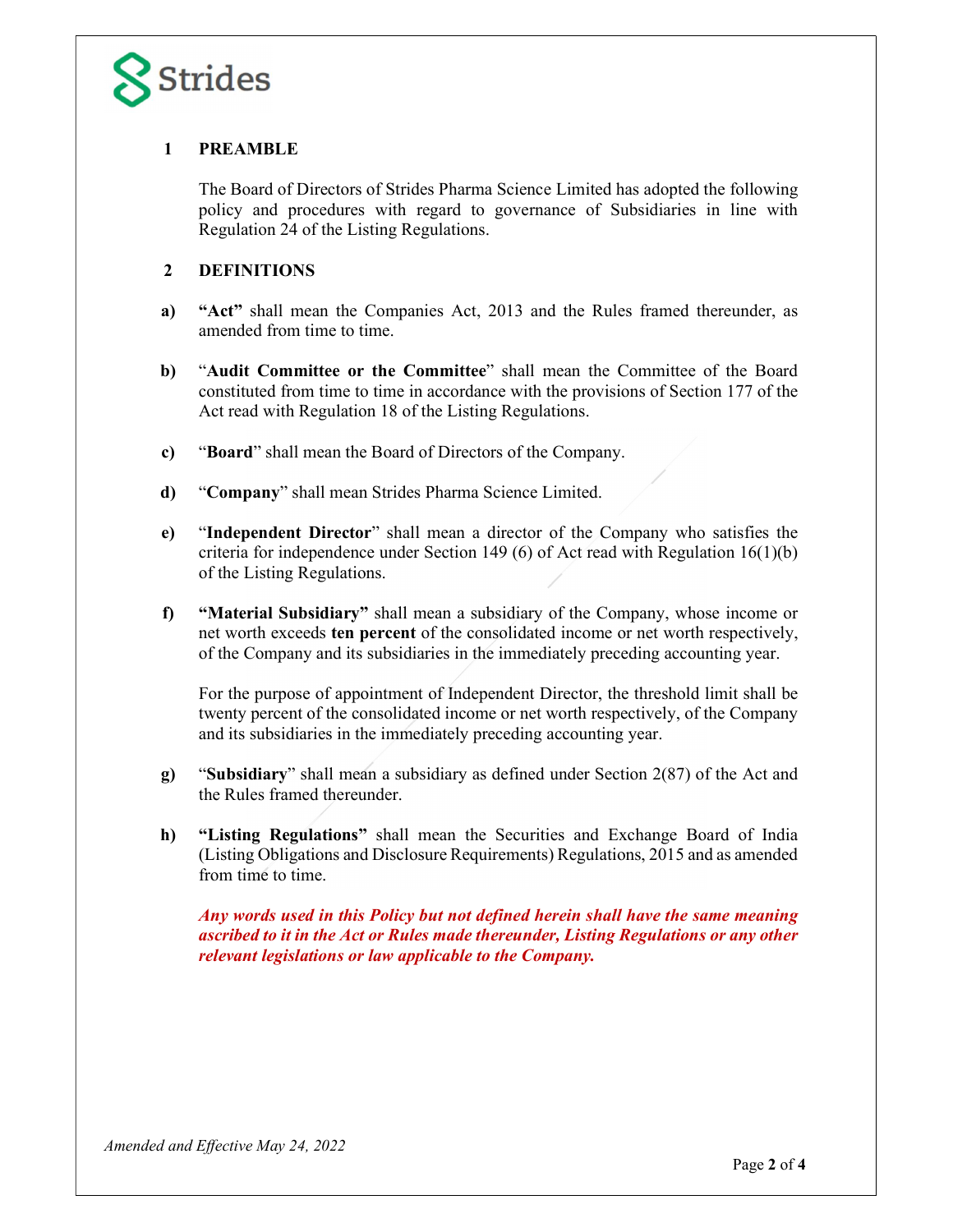## 3 FRAMEWORK FOR GOVERNANCE OF MATERIAL SUBSIDIARIES

Strides<br>
3 FRAMEWORK FOR GOVERNANCE OF MATERIAL SUBSIDIA<br>
I) Review of list of Material Subsidiaries<br>
Material Subsidiaries of the Company assessed based on the prescribed c<br>
2 annual basis, shall be placed before the Comm Material Subsidiaries of the Company assessed based on the prescribed criteria, on an annual basis, shall be placed before the Committee for their review, basis which the Committee shall identify Material Subsidiaries for the financial year.

For the above purpose, the term Material Subsidiary shall mean a subsidiary whose income or net worth exceeds **ten percent** of the consolidated income or net worth respectively, of the Company and its subsidiaries in the immediately preceding accounting year. **Strides**<br> **STRANEWORK FOR GOVERNANCE OF MATERIAL SUBSIDIARIES**<br> **Deview of list of Material Subsidiaries**<br>
Material Subsidiaries of the Company assessed based on the prescribed criteria, on an<br>
amual basis, shall be place

At-least one Independent Director of the Company shall be a director on the Board of Company's Material Subsidiary, whether incorporated in India or not.

For the above purpose, the term Material Subsidiary shall mean a subsidiary whose income or net worth exceeds **twenty percent** of the consolidated income or net worth respectively, of the Company and its subsidiaries in the immediately preceding accounting year. Material Subsidiaries of the Company assessed based on the prescribed criteria, on an annual basis, shall be placed before the Committee for their review, basis which the Committee shall identify Material Subsidiaries for

Prior approval of shareholders by way of special resolution to be taken for:

- a. Disposal of shares in the Material Subsidiary resulting in reduction of its shareholding to less than or equal to fifty percent (either on its own or together with other subsidiaries) OR cease the exercise of control over the subsidiary; OR
- b. Sale, disposal and lease of assets amounting to more than twenty percent of the assets of the Material Subsidiary on an aggregate basis during a financial year.

Provided that the provisions of Para  $3(III)$  (a) & (b) shall not be applicable if the divestment or sale or disposal or lease is made under a scheme of arrangement duly approved by a Court/ Tribunal, or under a resolution plan duly approved under Section 31 of the Insolvency Code and such an event is disclosed to the recognized Stock Exchanges within one day of the resolution plan being approved. respectively, of the Company and its subsulatries in the immediated<br>accounting year.<br>III) Disposal of shares or assets of Material Subsidiary<br>Prior approval of shares in the Material Subsidiary<br>Prior approval of shares in

Material unlisted subsidiary of the Company incorporated in India shall undertake secretarial audit and shall annex with Annual Report of the Company, a secretarial audit report, given by a company secretary in practice.